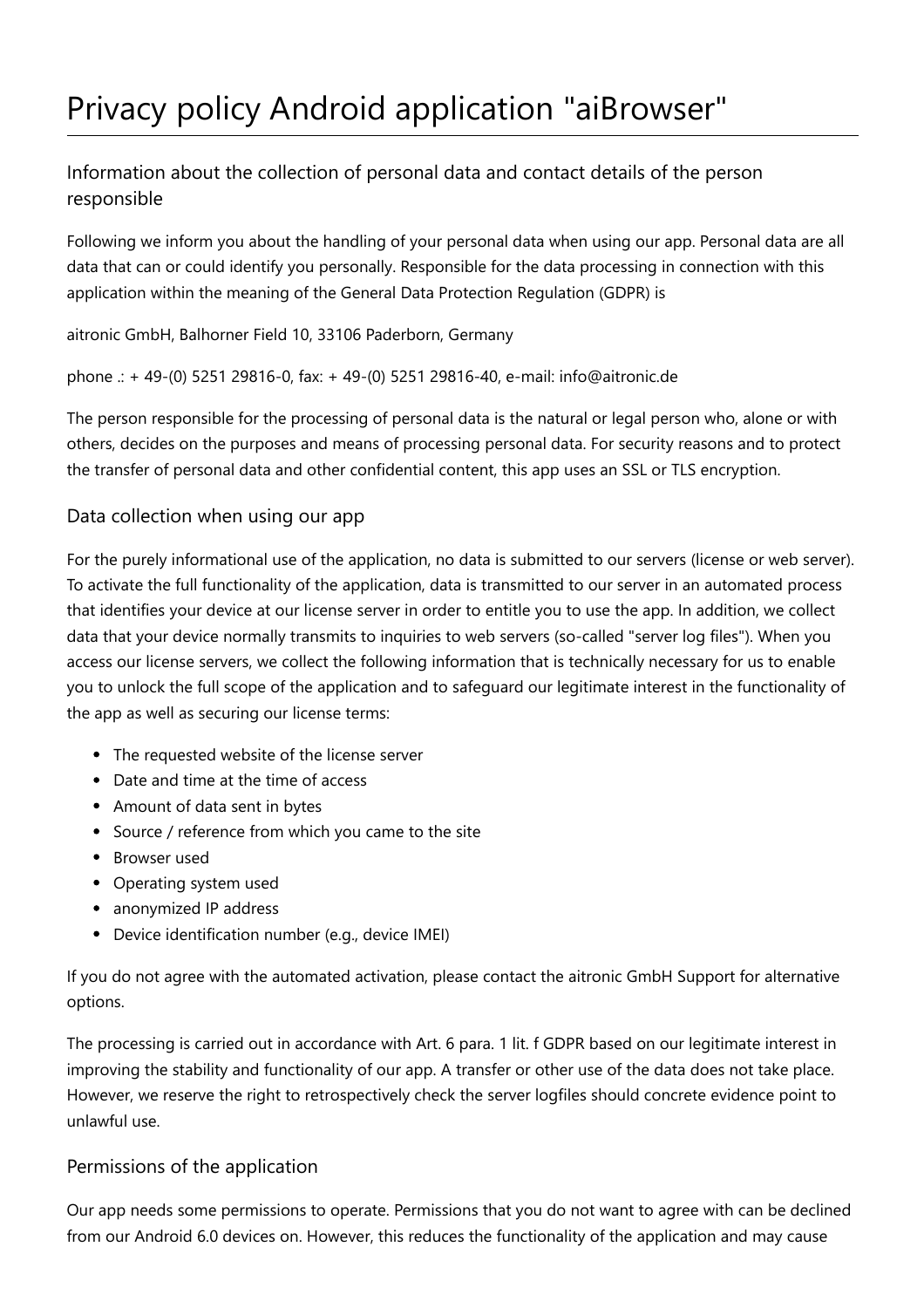some functions to stop working. In the following we explain the necessary, privacy-relevant rights:

- READ\_PHONE\_STATE "Make and manage phone calls" This permission is required on Android to read the device identification number (IMEI). This is necessary to verify your device and license for use. No telephone calls are made and no other data is used.
- WRITE\_EXTERNAL\_STORAGE "Access photos, media and files on your device" This permission is needed to write and read configuration files to your phone memory.

#### **Contact**

When contacting us (for example by e-mail), personal data is collected. These data are stored and used solely for the purpose of answering your request or for establishing contact and the associated technical administration. The legal basis for processing the data is our legitimate interest in answering your request in accordance with Art. 6 para. 1 lit. f GDPR. If your contact is aimed at concluding a contract, then additional legal basis for the processing is Art. 6 para. 1 lit. b GDPR. Your data will be deleted after final processing of your request, this is the case if it can be inferred from the circumstances that the matter in question is finally clarified and provided that no statutory storage requirements are in conflict.

#### Rights of the person concerned

The applicable data protection law grants you comprehensive data protection rights (information and intervention rights) to the person responsible with regard to the processing of your personal data, which we inform you about below:

- Right to information pursuant to Art. 15 GDPR: In particular, you have the right to obtain information about the personal data processed by us, the processing purposes, the categories of personal data processed, the recipients or categories of recipients to whom your data was or are being disclosed, the planned retention period or the criteria for the personal data processing Determination of the retention period, the existence of a right of rectification, deletion, limitation of processing, objection to processing, complaint to a supervisory authority, the origin of your data, if they were not collected by us, the existence of automated decision making including profiling and if applicable, meaningful information on the logic involved and the scope and effect of such processing, as well as your right to be informed of the guarantees under Art. 46 GDPR for forwarding your data to third countries;
- Right to correction according to Art. 16 GDPR: You have a right to immediate correction of incorrect data concerning you and / or completion of your incomplete data stored by us;
- Right to cancellation according to Art. 17 GDPR: You have the right to demand the deletion of your personal data if the requirements of Art. 17 para. 1 GDPR are met. However, that right does not apply, in particular, where the processing is necessary for the exercise of the right to freedom of expression and information, for the fulfillment of a legal obligation, for reasons of public interest or for the pursuit, exercise or defense of rights;
- Right to restriction of processing according to Art. 18 GDPR: You have the right to request that your personal data be restricted as long as the accuracy of your information is disputed, if you refuse to delete your data for improper processing and instead request that your data be restricted when processing your data require us to assert, exercise or defend legal claims after we no longer require such data for purposes of our purpose or if you have filed an objection based on your particular situation, as long as it is not certain that our legitimate reasons prevail;